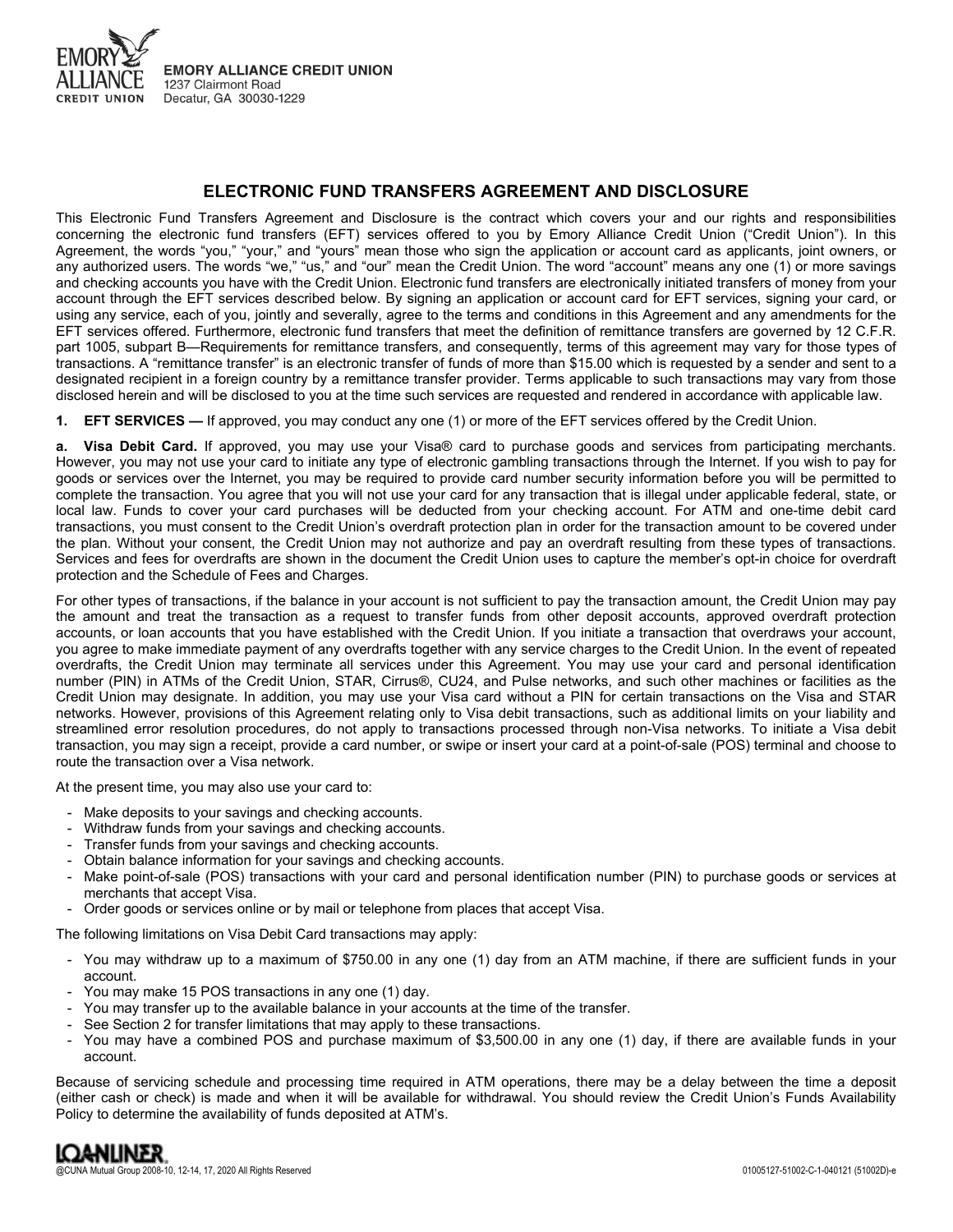**Card Information Updates and Authorizations.** If you have authorized a merchant to bill charges to your card on a recurring basis, it is your responsibility to notify the merchant in the event your card is replaced, your card information (such as card number and expiration date) changes, or the account associated with your card is closed. However, if your card is replaced or card information changes, you authorize us, without obligation on our part, to provide the updated card information to the merchant in order to permit the merchant to bill recurring charges to the card. You authorize us to apply such recurring charges to the card until you notify us that you have revoked authorization for the charges to your card.

Your card is automatically enrolled in an information updating service. Through this service, your updated card information (such as card number and expiration date) may be shared with participating merchants to facilitate continued recurring charges. Updates are not guaranteed before your next payment to a merchant is due. You are responsible for making direct payment until recurring charges resume. To revoke your authorization allowing us to provide updated card information to a merchant, please contact us.

**b. Audio Xpress.** If we approve Audio Xpress for your accounts, a separate personal identification number (PIN) will be assigned to you. You must use your personal identification number (PIN) along with your account number to access your accounts. At the present time, you may use Audio Xpress to:

- Withdraw funds from your savings and checking accounts.
- Transfer funds from your savings and checking accounts.
- Obtain balance information for your savings, checking, money market, and club accounts.
- Make loan payments from your savings and checking accounts.
- Access your Emory Line of Credit, Prime Plus, and Homeowner's Equity Line account.
- Determine if a particular item has cleared.
- Obtain tax information on amounts earned on savings and checking accounts or interest paid on loan accounts.
- Verify the last date and amount of your payroll deposit.
- Make transfers from one member to another member number.

Your accounts can be accessed under Audio Xpress via a touch-tone telephone only. Audio Xpress service will be available for your convenience 24 hours per day. This service may be interrupted for a short time each day for data processing.

The following limitations on Audio Xpress transactions may apply:

- There is a limit of 10 transactions per call and certain limits on the account history information available.
- The maximum withdrawal or transfer amount is \$3,000.00 per day and no transfer or withdrawal may exceed the available funds in your account.
- See Section 2 for transfer limitations that may apply to these transactions.

The Credit Union reserves the right to refuse any transaction which would draw upon insufficient funds, exceed a credit limit, lower an account below a required balance, or otherwise require us to increase our required reserve on the account. All checks are payable to you as a primary member and will be mailed to your address of record. The Credit Union may set other limits on the amount of any transaction, and you will be notified of those limits. The Credit Union may refuse to honor any transaction for which you do not have sufficient available verified funds. The service will discontinue if no transaction is entered after numerous unsuccessful attempts to enter a transaction and there may be limits on the duration of each telephone call.

# **c. Preauthorized EFTs.**

- **Direct Deposit.** Upon instruction of (i) your employer, (ii) the Treasury Department or (iii) other financial institutions, the Credit Union will accept direct deposits of your paycheck or federal recurring payments, such as Social Security, to your savings and/or checking account.
- **Preauthorized Debits.** Upon instruction, we will pay certain recurring transactions from your checking account.
- See Section 2 for transfer limitations that may apply to these transactions.
- **Stop Payment Rights.** If you have arranged in advance to make electronic fund transfers out of your account(s) for money you owe others, you may stop payment on preauthorized transfers from your account. You must notify us orally or in writing at any time up to three (3) business days before the scheduled date of the transfer. We may require written confirmation of the stop payment order to be made within 14 days of any oral notification. If we do not receive the written confirmation, the oral stop payment order shall cease to be binding 14 days after it has been made. A stop payment request may apply to a single transfer, multiple transfers, or all future transfers as directed by you, and will remain in effect unless you withdraw your request or all transfers subject to the request have been returned.
- Notice of Varying Amounts. If these regular payments may vary in amount, the person you are going to pay is required to tell you, ten (10) days before each payment, when it will be made and how much it will be. You may choose instead to get this notice only when the payment would differ by more than a certain amount from the previous payment or when the amount would fall outside certain limits that you set.
- **Liability for Failure to Stop Payment of Preauthorized Transfers.** If you order us to stop payment of a preauthorized transfer three (3) business days or more before the transfer is scheduled and we do not do so, we will be liable for your losses or damages.

**d. Electronic Check Conversion/Electronic Returned Check Fees.** If you pay for purchases or bills with a check or draft, you may authorize your check or draft to be converted to an electronic fund transfer. You may also authorize merchants or other payees to electronically debit your account for returned check fees. You are considered to have authorized these electronic fund transfers if you complete the transaction after being told (orally or by a notice posted or sent to you) that the transfer may be processed electronically or if you sign a written authorization.

**e. Personal Branch.** If Personal Branch is activated for your account(s), you will be required to use secure login information to access the account(s). At the present time, you may use Personal Branch to: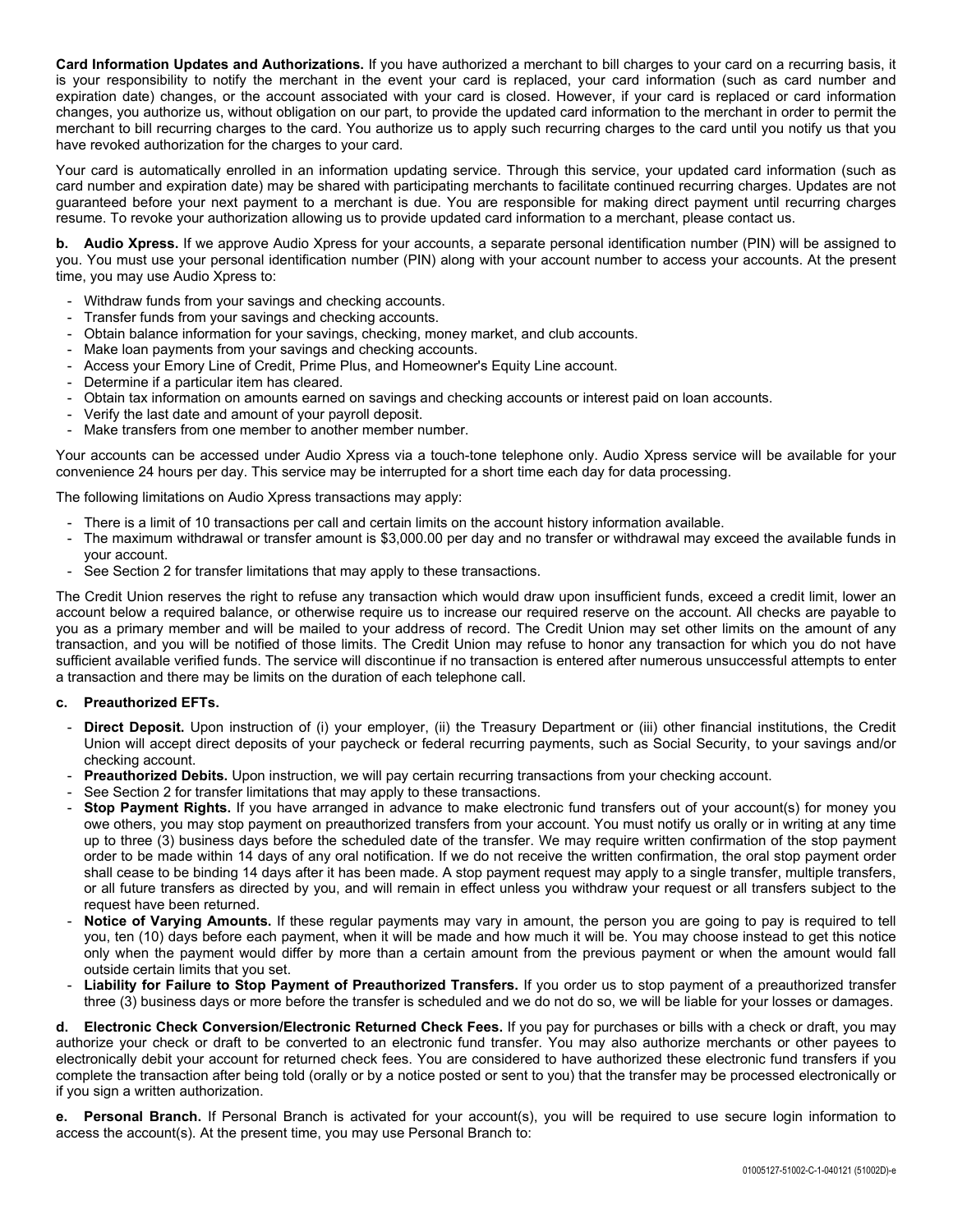- Withdraw funds from your savings, checking, and club accounts.
- Transfer funds from your savings and checking accounts.
- Obtain balance information for your savings, checking, loan, money market, club, and share certificate accounts.
- Make loan payments from your savings, checking, and club accounts.
- Access your Emory Line of Credit, Prime Plus, and Homeowner's Equity Line accounts.
- Make bill payments to preauthorized creditors.
- Make transfers from one member to another member number.
- Access your e-statements, if enrolled.

Your accounts can be accessed under Personal Branch via personal computer. Personal Branch will be available for your convenience 24 hours per day. This service may be interrupted for a short time each day for data processing. We reserve the right to refuse any transaction which would draw upon insufficient funds, exceed a credit limit, lower an account below a required balance, or otherwise require us to increase our required reserve on the account. All checks are payable to you as a primary member and will be mailed to your address of record. We may set other limits on the amount of any transaction, and you will be notified of those limits. We may refuse to honor any transaction for which you do not have sufficient available verified funds. The service will discontinue if no transaction is entered after numerous unsuccessful attempts to enter a transaction and there may be limits on the duration of each access.

The following limitations on Personal Branch transactions may apply:

- See Section 2 for transfer limitations that may apply to these transactions.

**f. Emory ACU Mobile Banking.** If Emory ACU Mobile Banking is activated for your account(s), you will be required to use secure login information to access the account(s). At the present time, you may use Emory ACU Mobile Banking to:

- Transfer funds from your savings, checking, loan, money market, and club accounts.
- Obtain balance information for your savings, checking, loan, money market, club, and share certificate accounts.
- Make loan payments from your savings, checking, money market, and club accounts.
- Access your Emory Line of Credit, Prime Plus, and Homeowner's Equity Line accounts.
- Determine if a particular item has cleared.
- Make bill payments to preauthorized creditors.

Your accounts can be accessed under Emory ACU Mobile Banking via mobile device or other approved access device(s). Emory ACU Mobile Banking will be available for your convenience 24 hours per day. This service may be interrupted for a short time each day for data processing. We reserve the right to refuse any transaction which would draw upon insufficient funds, exceed a credit limit, lower an account below a required balance, or otherwise require us to increase our required reserve on the account. We may set other limits on the amount of any transaction, and you will be notified of those limits. We may refuse to honor any transaction for which you do not have sufficient available verified funds. The service will discontinue if no transaction is entered after numerous unsuccessful attempts to enter a transaction and there may be limits on the duration of each access.

The following limitations on Emory ACU Mobile Banking transactions may apply:

- There is no limit to the number of inquiries, transfers, or withdrawal requests you may make in any one (1) day.
- See Section 2 for transfer limitations that may apply to these transactions.

**g. Bill Payment.** We will process bill payment transfer requests only to those creditors the Credit Union has designated in the User Instructions and such creditors as you authorize and for whom the Credit Union has the proper vendor code number. We will not process any bill payment transfer if the required transaction information is incomplete.

We will withdraw the designated funds from your checking account for bill payment transfer by the designated cutoff time on the date you schedule for payment. We will process your bill payment transfer within a designated number of days before the date you schedule for payment. You must allow sufficient time for vendors to process your payment after they receive a transfer from us. Please leave as much time as though you were sending your payment by mail. We cannot guarantee the time that any payment will be credited to your account by the vendor.

The following limitations on Bill Payment transactions may apply:

- There is no limit on the number of bill payments per day.
- See Fee Schedule for the fees associated with the use of this online banking feature.

**h. External Transfers.** You may sign up separately to use our "External Transfer" feature within Personal Branch. The External Transfer feature will allow you to transfer funds between your accounts at Emory Alliance CU and approved External Accounts at other financial institutions. External Accounts are non-Emory Alliance CU accounts.

- Inbound and Outbound Transfers. The External Transfer feature supports inbound and outbound transfers from non-Emory Alliance CU accounts. Inbound transfers allow you to move funds into an account at Emory Alliance CU from an External account. Outbound transfers move funds from an account at Emory Alliance CU to an External Account.
- External Account Approval. You must register and request approval for each of your External Accounts. You may only register External Accounts for which you have the authority to transfer funds. As part of the approval process we may verify ownership of the External Account and/or your authority to transfer funds. As part of this verification process, we may perform a credit inquiry or request copies of bank statements or canceled checks for your External Accounts.
- Cut-off Time. The cut-off time for scheduling external transfers is 5:00 p.m. ET. Any External Transfer request made after the cutoff time will be initiated the next business day, excluding Saturdays.
- Fees.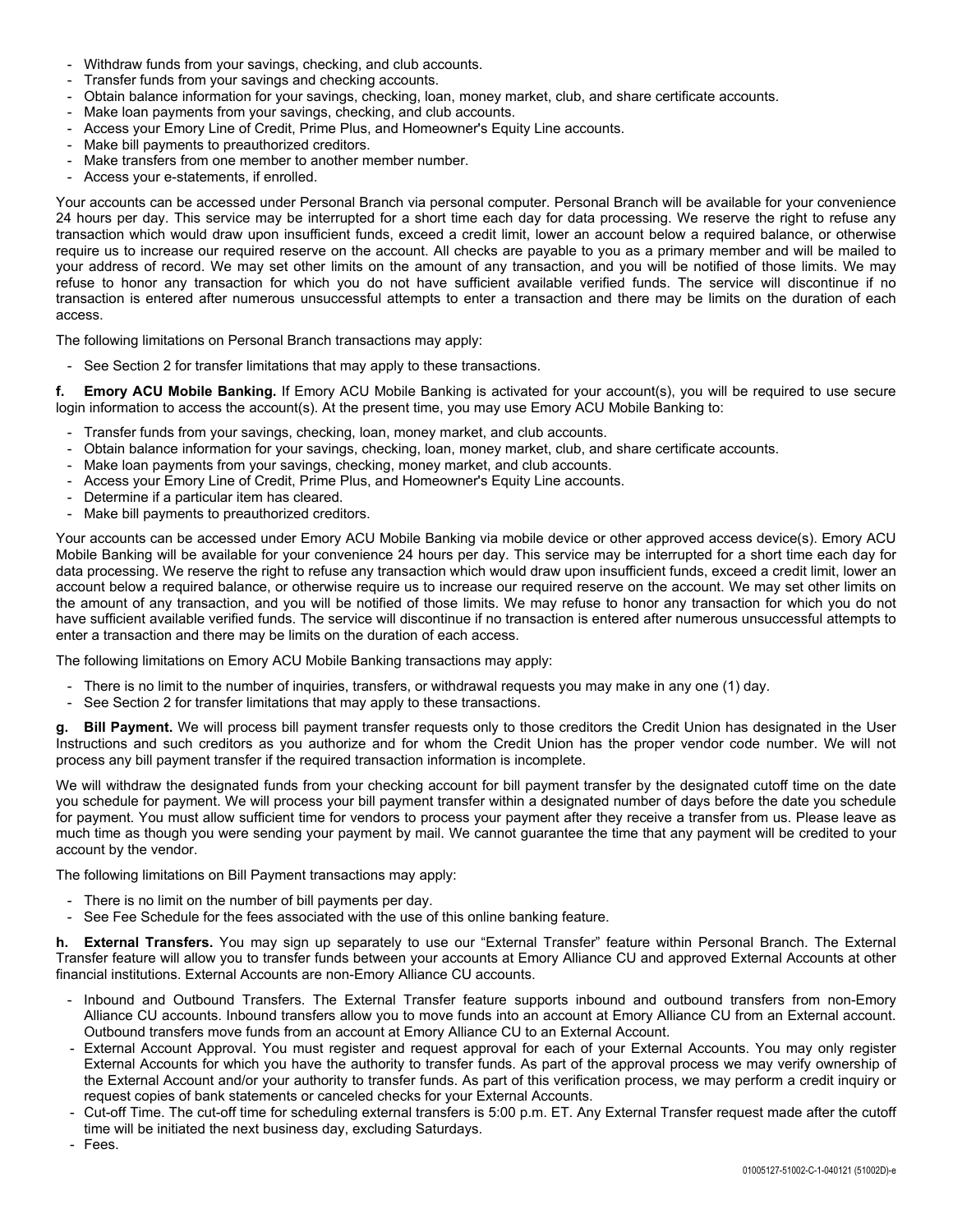- Inbound Transfers: There is no fee for transferring funds into the Emory Alliance CU.
- Outbound Transfers: There is no fee for transferring funds to an External Account.
- Processing External Transfers. Inbound and outbound transfers will be considered Three-Business-Day Transfers. For Three-Business-Day Transfers, funds are credited on the third business day after you initiate the external transfer request. An External Transfer request remains in "processing" status until fully processed. Transfers in "processing" status will appear in "Transfer History" within the Transfer tab in Personal Branch. Three-Business-Day Transfers typically remain in "processing" status until the close of the third business day after the transfer request is initiated.
- Transactional Limits. Transactional dollar limits may be imposed for inbound and outbound transfers. These limits will be disclosed to you upon approval of your External Account(s). Any dollar limits imposed will apply to the total of all transfers to a specific External Account on any given day. Any transfer initiated on a day that is not a business day, as defined within this Agreement, counts toward the applicable limit for the next business day.
- Editing or Canceling External Transfers. Pre-scheduled External Transfer requests can be edited or canceled prior to cut-off time on the scheduled processing date. After the cut-off time, the External Transfer requests are submitted to Emory Alliance CU and its service provider(s) for processing and we will not have sufficient time to respond to any cancellation requests.
- Service Termination and Changes in Dollar Limits. You agree we may cancel your access to the External Transfer feature, without prior notice, upon the occurrence of any of the following events, or any other event that creates an unanticipated liability for this Institution:
- Any of your accounts with Emory Alliance CU are not current or are not in good standing.
- You have had an overdraft, an over-limit item, or an item returned for insufficient funds with respect to any Emory Alliance CU account during the current or three prior calendar months.
- You have had any prior External Transfer canceled, revoked or incomplete due to insufficient funds, revoked authorization, stopped payments, frozen accounts, or any similar reason.

Furthermore, we may change the dollar limits for External Transfers at any time. Any decrease will be subject to notice, as required by law, but you agree that we may reduce your limits without prior notice upon occurrence of any of the events listed in this section of the Agreement.

**2. TRANSFER LIMITATIONS —** For all savings, Christmas Club, Money Market, Money Max, Club Savings, CU Succeed, Advantage Club, and Diamond accounts, you may make no more than six (6) transfers and withdrawals from your account to another account of yours or to a third party in any month by means of a preauthorized, automatic, or Internet transfer, by telephonic order or instruction, or by check, draft, debit card or similar order. If you exceed these limitations, your account may be subject to a fee or be closed.

### **3. CONDITIONS OF EFT SERVICES —**

**a. Ownership of Cards.** Any card or other device which we supply to you is our property and must be returned to us, or to any person whom we authorize to act as our agent, or to any person who is authorized to honor the card, immediately according to instructions. The card may be repossessed at any time at our sole discretion without demand or notice. You cannot transfer your card or account to another person.

**b. Honoring the Card.** Neither we nor merchants authorized to honor the card will be responsible for the failure or refusal to honor the card or any other device we supply to you. If a merchant agrees to give you a refund or adjustment, you agree to accept a credit to your account in lieu of a cash refund.

# **c. Foreign Transactions.**

**Visa.** Purchases and cash withdrawals made in foreign currencies will be debited from your account in U.S. dollars. The exchange rate between the transaction currency and the billing currency used for processing international transactions is a rate selected by Visa from a range of rates available in wholesale currency markets for the applicable transaction date, which rate may vary from the rate Visa itself receives, or the rate mandated by the government or governing body in effect for the applicable transaction date. The exchange rate used on the transaction date may differ from the rate that would have been used on the processing date or cardholder statement posting date.

A fee of 1.00% of the amount of the transaction, calculated in U.S. dollars, will be imposed on all foreign transactions, including purchases, cash withdrawals and credits to your account. A foreign transaction is any transaction that you complete or a merchant completes on your card outside of the United States, with the exception of U.S. military bases, U.S. territories, U.S. embassies or U.S. consulates. Transactions completed by merchants outside of the United States are considered foreign transactions, regardless of whether you are located inside or outside the United States at the time of the transaction.

**d. Security of Access Code.** You may use one (1) or more access codes with your electronic fund transfers. The access codes issued to you are for your security purposes. Any access codes issued to you are confidential and should not be disclosed to third parties or recorded on or with the card. You are responsible for safekeeping your access codes. You agree not to disclose or otherwise make your access codes available to anyone not authorized to sign on your accounts. If you authorize anyone to use your access codes, that authority shall continue until you specifically revoke such authority by notifying the Credit Union. You understand that any joint owner you authorize to use an access code may withdraw or transfer funds from any of your accounts. If you fail to maintain the security of these access codes and the Credit Union suffers a loss, we may terminate your EFT services immediately.

**e. Joint Accounts.** If any of your accounts accessed under this Agreement are joint accounts, all joint owners, including any authorized users, shall be bound by this Agreement and, alone and together, shall be responsible for all EFT transactions to or from any savings and checking or loan accounts as provided in this Agreement. Each joint account owner, without the consent of any other account owner, may, and is hereby authorized by every other joint account owner, make any transaction permitted under this Agreement. Each joint account owner is authorized to act for the other account owners, and the Credit Union may accept orders and instructions regarding any EFT transaction on any account from any joint account owner.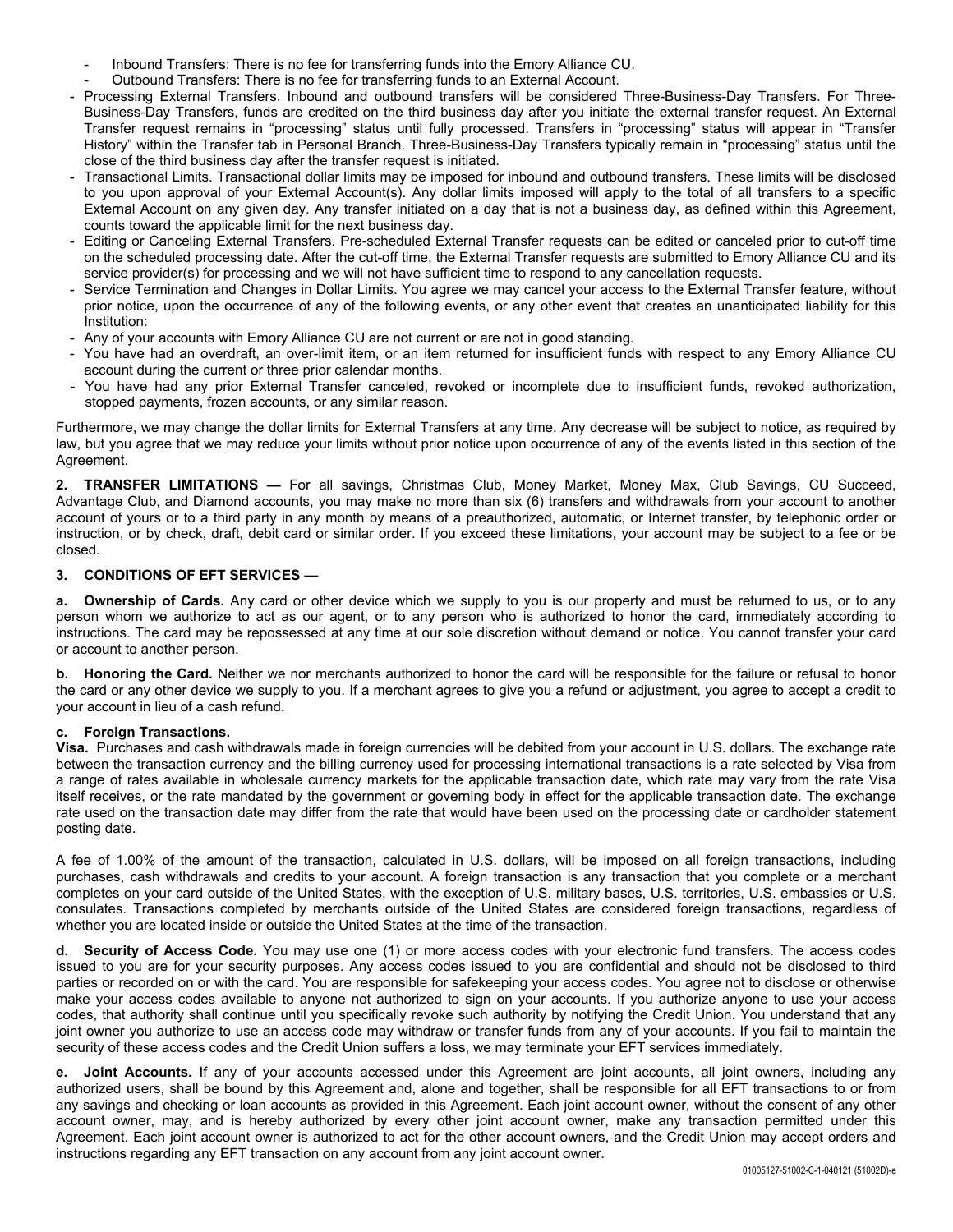**4. FEES AND CHARGES —** We assess certain fees and charges for EFT services. For a current listing of all applicable fees and charges, see our current Schedule of Fees and Charges that was provided to you at the time you applied for or requested these EFT services. From time to time, the fees and charges may be changed, and we will notify you as required by applicable law.

Additionally, if you use an ATM not operated by us, you may be charged a fee(s) by the ATM operator and by any international, national, regional, or local network used in processing the transaction (and you may be charged a fee for a balance inquiry even if you do not complete a funds transfer). The ATM fee(s), or surcharge(s), will be debited from your account if you elect to complete the transaction and/or continue with the balance inquiry.

You understand and agree that we and/or the ATM operator may charge you multiple fees for multiple transactions during the same ATM session (for example, fees for both a balance inquiry and a cash withdrawal).

**5. MEMBER LIABILITY —** You are responsible for all transactions you authorize using your EFT services under this Agreement. If you permit someone else to use an EFT service, your card or your access code, you are responsible for any transactions they authorize or conduct on any of your accounts.

TELL US AT ONCE if you believe your card or access code has been lost or stolen, if you believe someone has used your card or access code or otherwise accessed your accounts without your authority, or if you believe that an electronic fund transfer has been made without your permission using information from your check. Telephoning is the best way of keeping your possible losses down. You could lose all the money in your account (plus your maximum overdraft line-of-credit). If a transaction was made with your card or card number without your permission and was a Visa transaction, you will have no liability for the transaction, unless you were fraudulent or negligent in the handling of your account or card.

For all other EFT transactions involving your card or access code, including if you were negligent in the handling of your account or card, your liability for an unauthorized transaction is determined as follows. If you tell us within two (2) business days after you learn of the loss or theft of your card or access code, you can lose no more than \$50.00 if someone used your card or access code without your permission. If you do NOT tell us within two (2) business days after you learn of the loss or theft of your card or access code and we can prove we could have stopped someone from using your card or access code without your permission if you had told us, you could lose as much as \$500.00.

Also, if your statement shows transfers that you did not make including those made by card, access code or other means, TELL US AT ONCE. If you do not tell us within 60 days after the statement was mailed to you, you may not get back any money lost after the 60 days if we can prove that we could have stopped someone from making the transfers if you had told us in time. If a good reason (such as a hospital stay) kept you from telling us, we will extend the time periods.

If you believe your card or access code has been lost or stolen or that someone has transferred or may transfer money from your accounts without your permission, call:

(404) 329-6415

or write to:

Emory Alliance Credit Union 1237 Clairmont Road Decatur, GA 30030 Fax: (404) 329-6423

You should also call the number or write to the address listed above if you believe a transfer has been made using the information from your check without your permission.

# **6. RIGHT TO RECEIVE DOCUMENTATION —**

**a. Periodic Statements.** Transfers and withdrawals made through any debit card transactions, audio response transactions, preauthorized EFTs, online/PC transactions, mobile access device transactions or bill payments you make will be recorded on your periodic statement. You will receive a statement monthly unless there is no transaction in a particular month. In any case, you will receive a statement at least quarterly.

**b. Terminal Receipt.** You can get a receipt at the time you make any transaction (except inquiries) involving your account using an ATM and/or point-of-sale (POS) terminal.

**c. Direct Deposit.** If you have arranged to have a direct deposit made to your account at least once every 60 days from the same source and you do not receive a receipt (such as a pay stub), you can find out whether or not the deposit has been made by calling (404) 329-6415. This does not apply to transactions occurring outside the United States.

**7. ACCOUNT INFORMATION DISCLOSURE —** We will disclose information to third parties about your account or the transfers you make:

- As necessary to complete transfers;
- To verify the existence of sufficient funds to cover specific transactions upon the request of a third party, such as a credit bureau or merchant;
- If your account is eligible for emergency cash and/or emergency card replacement services and you request such services, you agree that we may provide personal information about you and your account that is necessary to provide you with the requested service(s);
- To comply with government agency or court orders; or
- If you give us your written permission.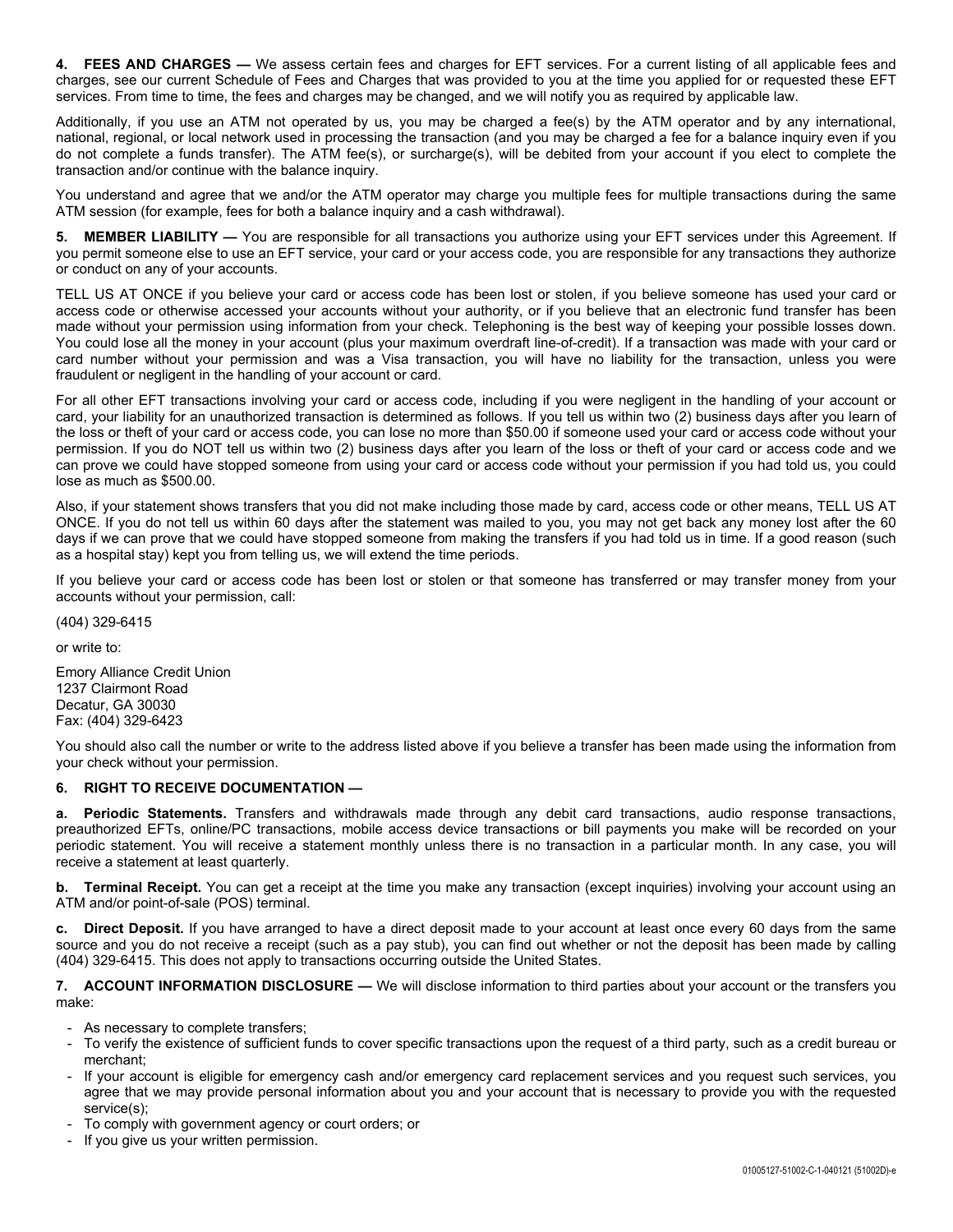**8. BUSINESS DAYS —** Our business days are Monday through Friday, excluding holidays.

**9. CREDIT UNION LIABILITY FOR FAILURE TO MAKE TRANSFERS —** If we do not complete a transfer to or from your account on time or in the correct amount according to our agreement with you, we may be liable for your losses or damages. However, we will not be liable for direct or consequential damages in the following events:

- If, through no fault of ours, there is not enough money in your accounts to complete the transaction, if any funds in your accounts necessary to complete the transaction are held as uncollected funds pursuant to our Funds Availability Policy Disclosure, or if the transaction involves a loan request exceeding your credit limit.
- If you used your card or access code in an incorrect manner.
- If the ATM where you are making the transfer does not have enough cash.
- If the ATM was not working properly and you knew about the problem when you started the transaction.
- If circumstances beyond our control (such as fire, flood, or power failure) prevent the transaction.
- If the money in your account is subject to legal process or other claim.
- If funds in your account are pledged as collateral or frozen because of a delinquent loan.
- If the error was caused by a system of any participating ATM network.
- If the electronic transfer is not completed as a result of your willful or negligent use of your card, access code, or any EFT facility for making such transfers.
- If the telephone or computer equipment you use to conduct audio response, online/PC, or mobile banking transactions is not working properly and you know or should have known about the breakdown when you started the transaction.
- If you have bill payment services, we can only confirm the amount, the participating merchant, and date of the bill payment transfer made by the Credit Union. For any other error or question you have involving the billing statement of the participating merchant, you must contact the merchant directly. We are not responsible for investigating such errors.
- Any other exceptions as established by the Credit Union.

**10. NOTICES —** All notices from us will be effective when we have mailed them or delivered them to the appropriate address in the Credit Union's records. Written notice you provide in accordance with your responsibility to report unauthorized transactions to us will be considered given at the time you mail the notice or deliver it for transmission to us by any other usual means. All other notices from you will be effective when received by the Credit Union at the address specified in this Agreement. We reserve the right to change the terms and conditions upon which EFT services are offered and will provide notice to you in accordance with applicable law. Use of EFT services is subject to existing regulations governing your Credit Union account and any future changes to those regulations.

The following information is a list of safety precautions regarding the use of ATMs and night deposit facilities:

- Be aware of your surroundings, particularly at night.
- Consider having someone accompany you when the ATM or night deposit facility is used after dark.
- Close the entry door of any ATM facility equipped with a door.
- If another person is uncomfortably close to you at the time of your transaction, ask the person to step back before you complete your transaction. If it is after the regular hours of the financial institution and you are using an ATM, do not permit entrance to any person you do not know.
- Refrain from displaying your cash at the ATM or night deposit facility. As soon as your transaction is completed, place your money in your purse or wallet. Count the cash later in the safety of your car or home.
- If you notice anything suspicious at the ATM or night deposit facility, consider using another ATM or night deposit facility or coming back later. If you are in the middle of a transaction and you notice something suspicious, cancel the transaction, take your card or deposit envelope, and leave.
- If you are followed after making a transaction, go to the nearest public area where people are located.
- Do not write your personal identification number (PIN) or access code on your ATM card.
- Report all crimes to law enforcement officials immediately. If emergency assistance is needed, call the police from the nearest available public telephone.

**11. BILLING ERRORS —** In case of errors or questions about electronic fund transfers from your savings and checking accounts or if you need more information about a transfer on the statement or receipt, telephone us at the following number or send us a written notice to the following address as soon as you can. We must hear from you no later than 60 days after we sent the FIRST statement on which the problem appears. Call us at:

(404) 329-6415

or write to:

Emory Alliance Credit Union 1237 Clairmont Road Decatur, GA 30030 Fax: (404) 329-6423

- Tell us your name and account number.
- Describe the electronic transfer you are unsure about and explain, as clearly as you can, why you believe it is an error or why you need more information.
- Tell us the dollar amount of the suspected error.

If you tell us orally, we may require that you send us your complaint or question in writing within ten (10) business days.

We will determine whether an error has occurred within ten (10)\* business days after we hear from you and will correct any error promptly. If we need more time, however, we may take up to 45\*\* days to investigate your complaint or question. If we decide to do this,